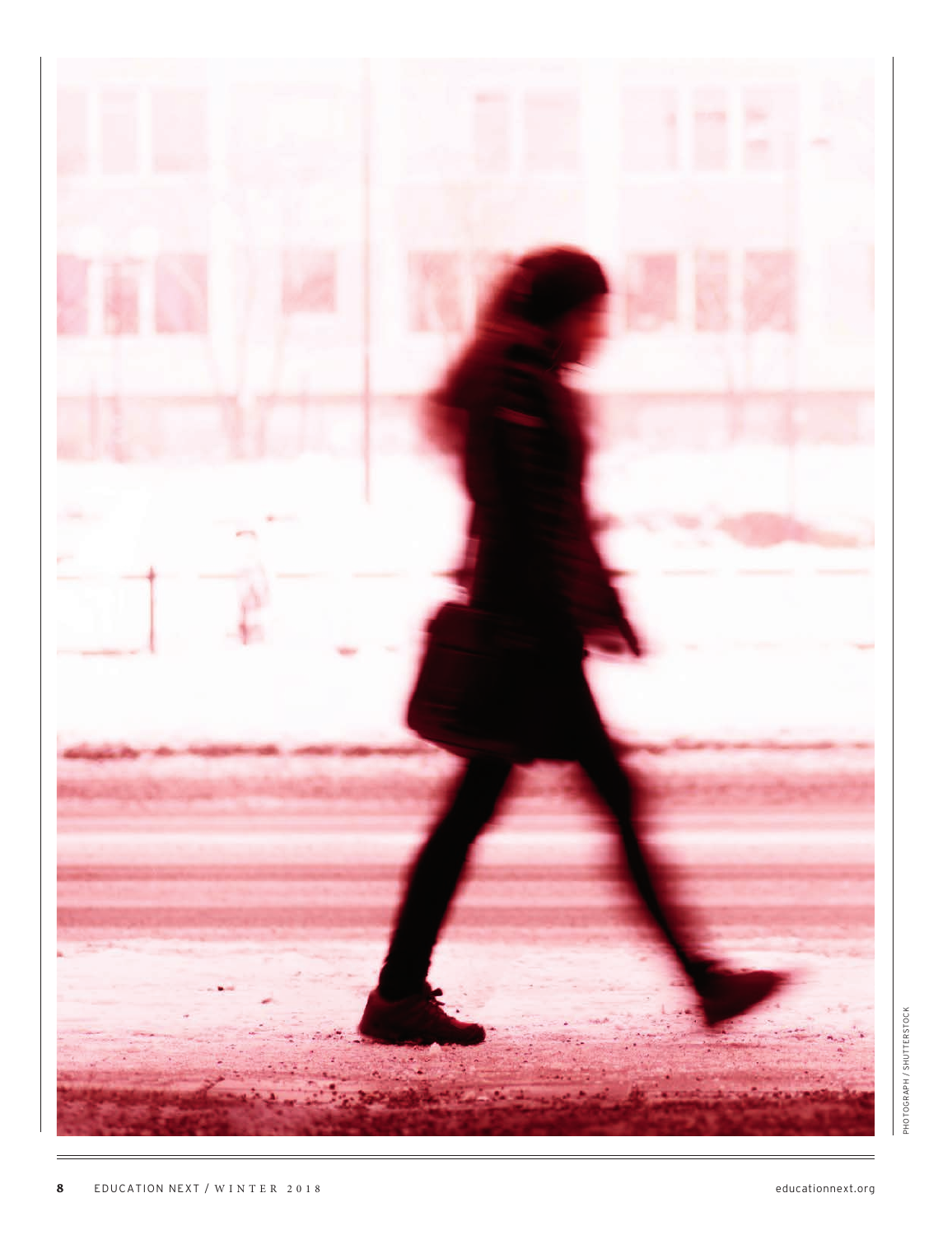**feature**

# RETHINKING FEDERAL. REGULATION OF SEXUAL **RASSMENT**

# The need for deliberation, not demagoguery, in the Age of Trump

**OVER THE PAST DECADE,** federal regulation of education under Title IX has been sucked into the impetuous vortex of partisan polarization. Title IX of the Education Amendments of 1972 prohibits schools that receive federal funding from discriminating on the basis of sex. For decades, intercollegiate athletics was the main source of controversy. Support for and opposition to federal policy on that topic crossed party lines.

No longer. Starting in 2010, the Obama administration issued an unprecedented number of Title IX directives and launched hundreds of investigations. Democrats in Congress cheered these moves as a long-overdue response to bullying at K–12 schools and sexual assault on college campuses. The 2016 Republican Party platform, in contrast, charged that the original purpose of Title IX had been perverted "by bureaucrats—and by the current President of the United States—to impose a social and cultural revolution upon the American people."

The Trump administration has already taken a number

of steps to modify Title IX policies. Last February, it revoked the Obama administration's "Dear Colleague" letter (DCL) on transgender students' access to sex-segregated facilities such as bathrooms and locker rooms. Over the summer, the Department of Education's Office for Civil Rights (OCR) altered its procedures for investigating sexual violence complaints. Soon after, Secretary of Education Betsy DeVos announced that her department would review its guidelines on sexual harassment.

This unleashed a torrent of criticism from across the aisle. Thirty-four Democratic senators told DeVos that they were "extraordinarily disappointed and alarmed" by this apparent shift in policy. Twenty Democratic state attorneys general also wrote the secretary "to express our serious concern over reports that your office is preparing to roll back important protections for survivors of sexual assault on college campuses." The editorial board of the New York Times saw this as "Another Sign of Retreat on Civil Rights." An op-ed in the Times by author John Krakauer

by R. SHEP MELNICK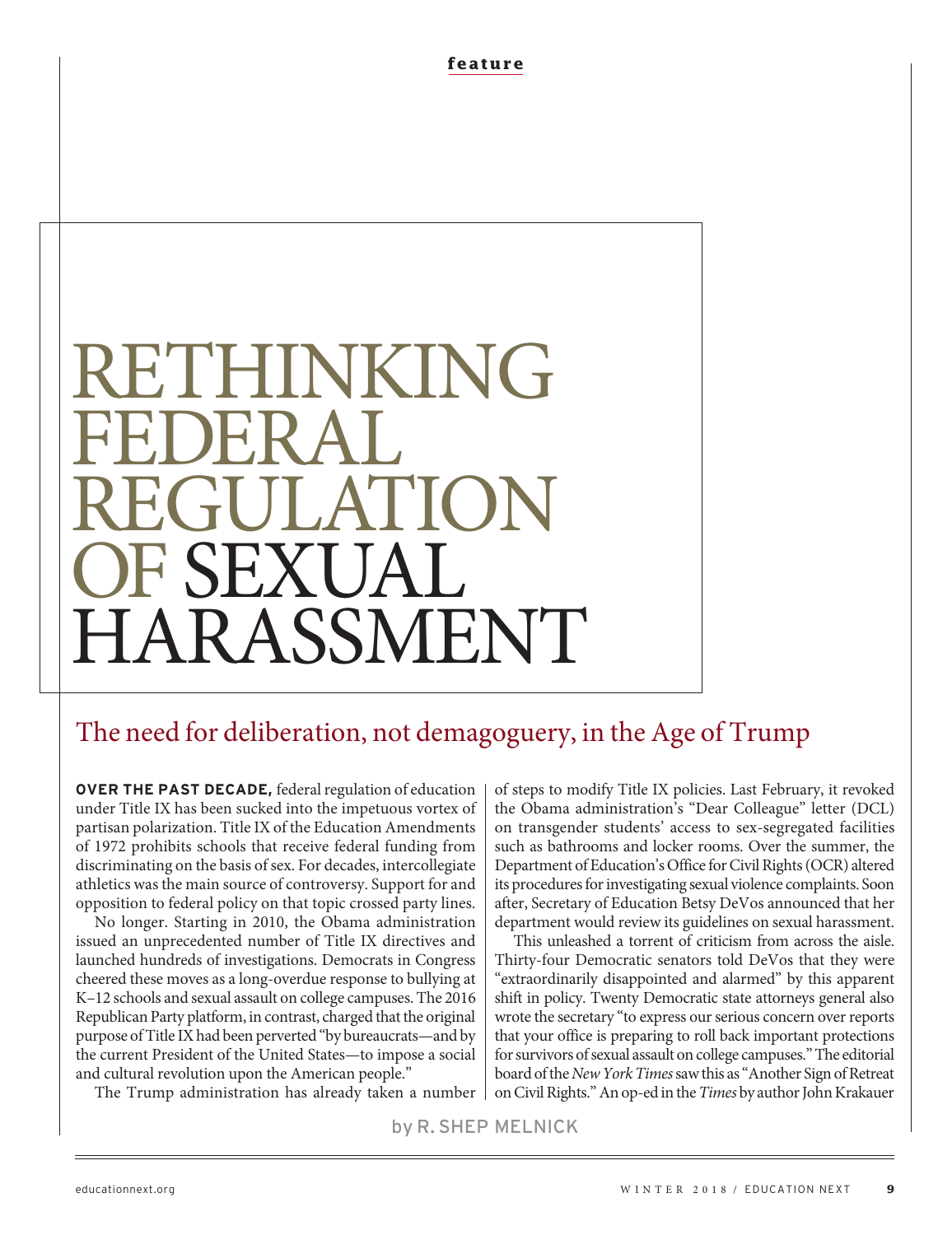and activist Laura Dunn set the tone of the coming debate: if the Trump administration succeeds in revising Title IX guidelines, "The result may make colleges safer. For rapists."

#### **The Trump Challenge**

Needless to say, on this issue the Trump administration has a serious credibility problem. Not only has the president repeatedly made demeaning comments about women, he has even bragged about committing sexual assault. His secretary of education has yet to demonstrate an adequate understanding of the legal obligations of her department. Rather than nominating an assistant secretary for civil rights, the White House avoided a confirmation battle by making Candice Jackson "acting assistant secretary." Jackson has no previous government experience. She apparently came to Trump's attention by parading in front of the media some of the women allegedly harassed by Bill Clinton and by making wild accusations about Hillary Clinton. While in office, she has made imprudent off-the-cuff remarks regarding sexual abuse allegations, for which she later apologized.

This is not exactly a group that inspires confidence.

Since OCR's controversial guidelines were established through unilateral administrative action, at first glance it would seem that they can be rescinded in a similar fashion. In 2011, President Obama announced the strategy: "We can't wait for an increasingly dysfunctional Congress to do its job. When they won't act, I will." For OCR, this "We Can't Wait" campaign included not just Title IX guidelines but Title VI rules on school discipline, affirmative action, education for English language learners, and allocation of school resources (see "Civil Wrongs," features, Winter, 2016). In each instance, OCR evaded standard rule-making procedures by claiming that it was merely clarify-

ing existing policy—despite the fact that the White House described these initiatives as "ground-breaking."

President Trump clearly has a fondness for governing through hastily written executive decrees. For a number of reasons, though, the Trump administration cannot simply rescind most previous OCR directives and walk away from the sexual harassment issue as it did transgender rights. Court decisions and agency policy stretching back to the early 1990s have established schools' responsibility under Title IX to respond to known or systematic sexual harassment. OCR's current guidelines are long and detailed. Schools need to know which of these requirements are still operative. Moreover, a number of schools have already signed settlement



**Rather than nominating an assistant secretary for civil rights, the Trump administration avoided a confirmation battle by making Candice Jasckson"acting assistant secretary."** 

agreements with OCR, and many more have changed their policies to comply with its demands. They will be reluctant to alter their practices unless they are sure they will not be subject to further investigation or to court suits.

This means the Department of Education must revise its guidelines in a way that federal judges and educational institutions find reasonable, which will require considerable political skill from an administration notorious for its impetuousness and ham-handedness.

It is important to remember that although discussion of sexual harassment has focused on colleges, OCR's rules also apply to K–12 schools. Scores of public schools have been investigated, and many have signed detailed resolution agreements. There is also considerable overlap between OCR's guidance on sexual harassment and its 2010 DCL on bullying, which was aimed primarily at elementary and secondary education.

The National School Boards Association's general counsel criticized that DCL for "creating an expectation that school officials are to respond to each and every offensive incident as if it were a civil rights violation," thus "needlessly drain[ing] school resources and attention from the more crucial task of fostering an appropriate climate while minimizing the professional discretion of local educators to craft workable, individualized solutions." For the past seven years, OCR has paid scant attention to these legitimate concerns. As the department reviews its guidelines, public school officials have an opportunity to explain the practical implications of these federal mandates.

Sadly, it is likely that the debate over Title IX regulation will fall into the usual political rut: Democrats will decry any change as part of Republicans' "war on women," and the Department of Education will cover its tail by relaxing enforcement rather than rewriting its guidance. But there are several

> compelling reasons for Democrats to tone down their hyperbolic attacks and for the Department of Education to undertake a thorough reexamination of federal rules.

#### **Civil Liberties**

First and most important, this is one of the rare contemporary issues that does not fit easily into the usual left/ right divide. OCR's regulations have received sustained criticism from a wide array of scholars, professional groups, and civil libertarians usually aligned with the Left.

Nowhere is this more clear than in an open letter recently released by four distinguished women professors at Harvard Law School. They urge OCR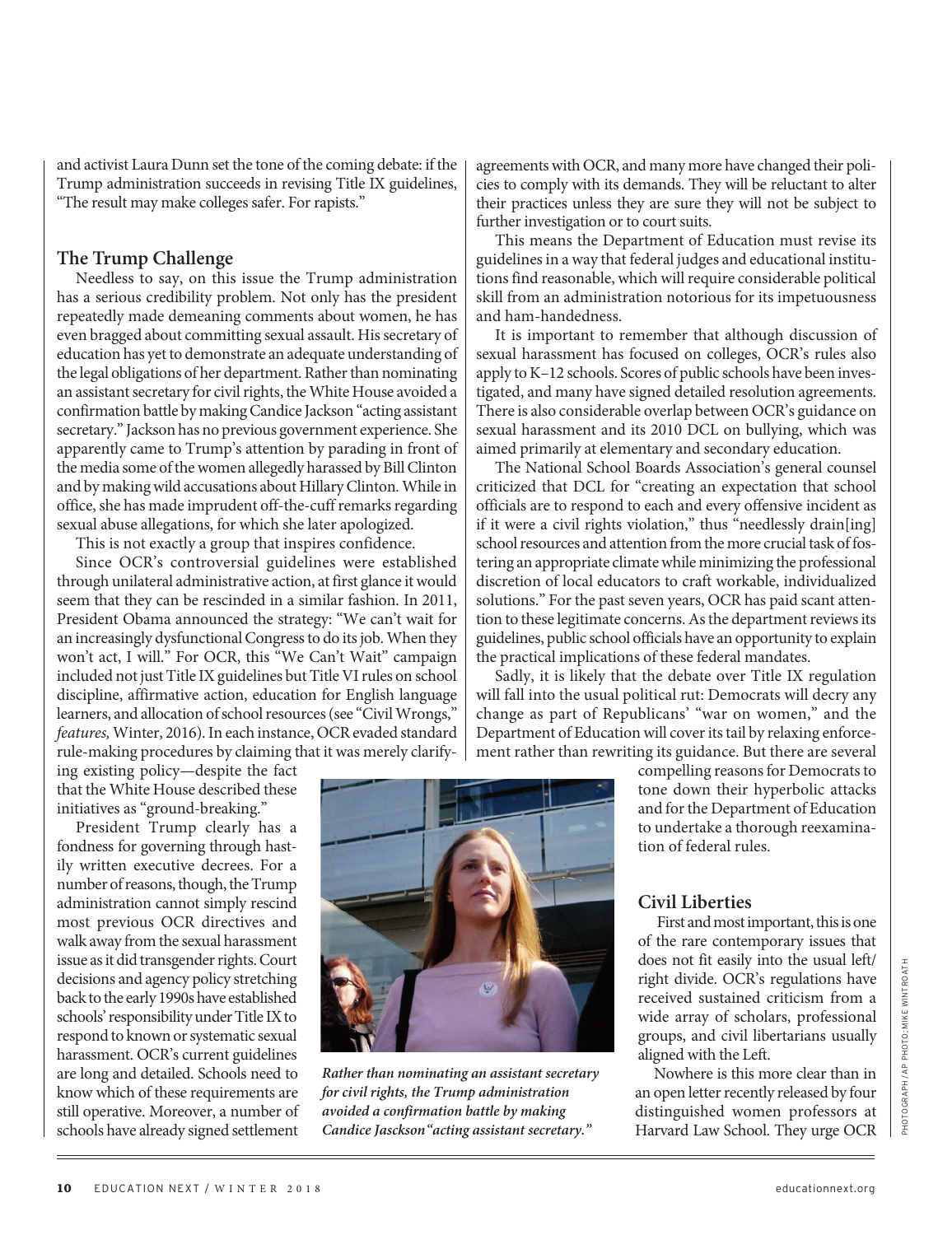## **feature** TITLE IX MELNICK

to revise its guidelines in order to ensure "fairness for all students under Title IX." They point out that the current definition of sexual harassment is so broad that it "often involves mere speech about sexual matters." The procedures schools have adopted under pressure from OCR "are frequently so unfair as to be truly shocking." This sends "a dreadful message, that fairness is somehow incompatible with treating sexual misconduct seriously."

A task force of the American College of Trial Lawyers issued a similar warning: "OCR has established investigative and disciplinary procedures that, in application, are in many cases fundamentally unfair to students accused of sexual miscon-

duct." A federal district court judge in Massachusetts described the process used by Brandeis University as "closer to Salem, 1692, than Boston, 2015." Another judge charged that "due process has been completely obliterated" by the actions of the University of California, Davis.

In 2016, the American Association of University Professors issued a highly critical report on OCR's Title IX policies, pointing out that "faculty in disciplines related to gender and sexuality" are particularly "vulnerable to the chilling effect of potential hostile environment charges and are disproportionately affected in their teaching and research due to universities' adoption of overly broad definitions." Nadine Strossen, former president of the ACLU, devoted her 2015 Salant Lecture at Harvard to warning of the dangers to freedom of speech posed by OCR's policies. Anyone who has read The Campus Rape Frenzy

by KC Johnson and Stuart Taylor Jr. or Unwanted Advances by Laura Kipnis will have a hard time denying that OCR's rules and the agreements they have forced schools to sign threaten both due process of law and free speech on campus. It is hard to believe that the federal government is incapable of striking a better balance.

#### **Rule of Law**

Second, OCR's reading of its authority under Title IX goes far beyond the interpretation adopted by the Supreme Court in two decisions that squarely addressed the sexual harassment issue. On most Title IX matters, OCR has stayed close to the courts' interpretation of federal law. It has a strong reason for doing so. Since termination of federal funds (the main enforcement tool created by Title IX) is administratively awkward and politically suicidal, OCR relies on "private rights of action" filed in federal court to provide its directives with enforcement teeth. When schools know they can be sued for damages and injunctive relief, they become far more willing to negotiate with OCR.

In Gebser v. Lago Vista Independent School District (1998) and Davis v. Monroe County Board of Education (1999), the Supreme Court adopted a narrow reading of schools' responsibility for sexual harassment by employees and other students.

A school will be held liable for damages only if an official who "has authority to institute corrective measures" has "actual knowledge of, and is deliberately indifferent to" the misconduct.

Moreover, schools will be held liable "only for harassment that is so severe, pervasive, and objectively offensive that it effectively bars the victim's access to an educational opportunity or benefit." To be covered by Title IX, such misconduct must be "serious enough to have the systematic effect of denying the victim equal access to an educational activity or program." "Although, in theory, a single instance of sufficiently severe one-on-one peer harassment" could have the effect of denying

> The Department of Education must revise its guidelines in a way that federal judges and educational institutions find reasonable, which will require considerable political skill from an administration notorious for its impetuousness and ham-handedness.

students equal access to educational programs, the court found it "unlikely that Congress would have thought such behavior sufficient to rise to this level in light of the inevitability of student misconduct and the amount of litigation that would be invited by entertaining claims of official indifference to a single instance of one-on-one peer harassment." The court also stressed that judges "should refrain from second-guessing the disciplinary decisions made by school administrators."

On the last day of the Clinton administration, OCR issued revised guidance that explicitly rejected this view of schools' responsibility. For example, OCR announced that "a single or isolated incident of sexual harassment may, if sufficiently severe, create a hostile environment." When the University of Montana incorporated the language of the Supreme Court into its official policy, OCR demanded that it be removed. Schools bear responsibility for investigating "any unwelcome conduct of a sexual nature." Most importantly, OCR's 2011 and 2014 guidelines contained page after page devoted to "second-guessing the disciplinary decisions made by school administrators."

OCR justified its break with the court by claiming that its interpretation applies only to court suits for damages, not to demands made by federal administrators. Recognizing that the Supreme Court might not take kindly to being ignored in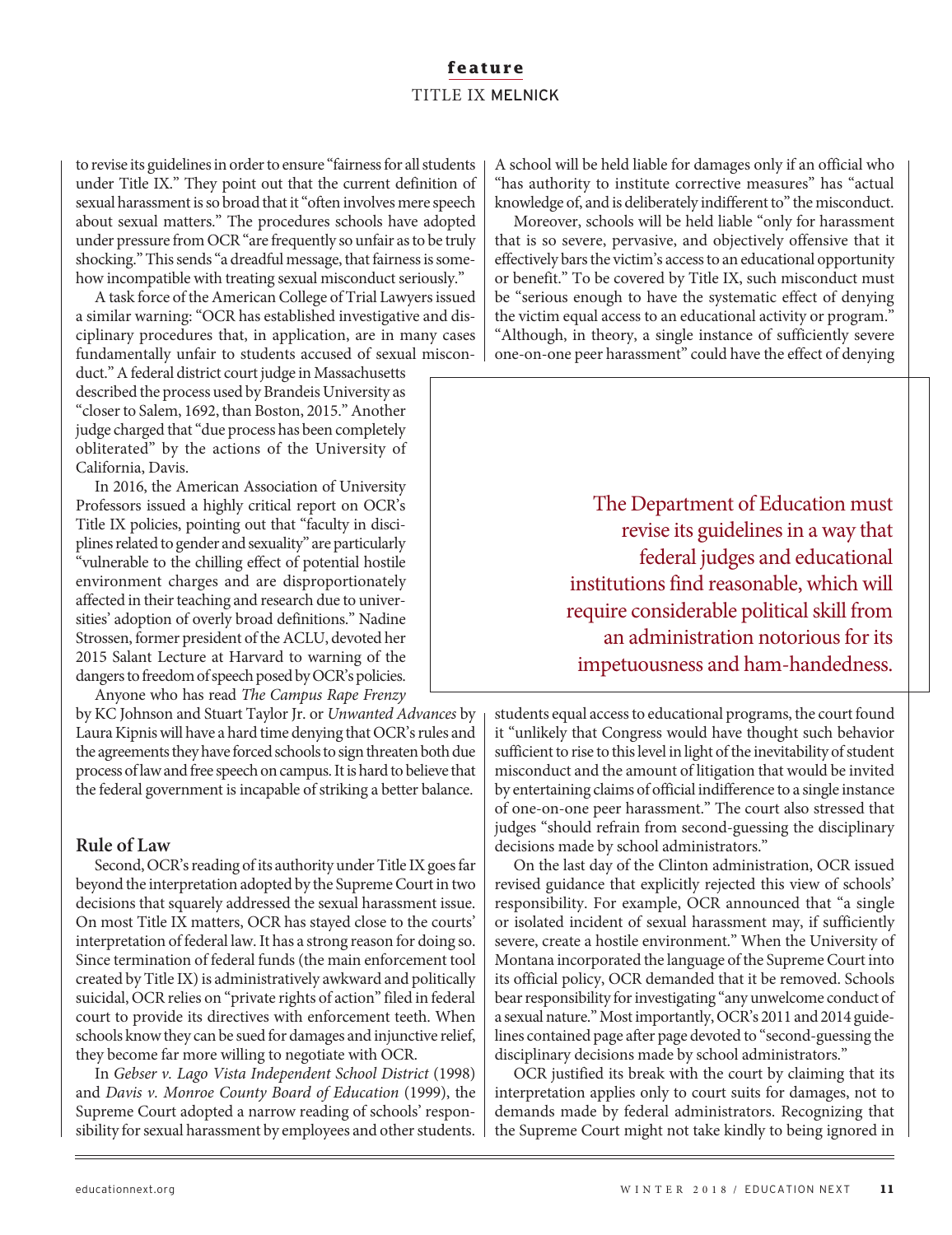this way, OCR has done all it can to avoid judicial review, even to the extent of telling senators and judges that its guidelines are just advisory, not legally binding. That, of course, is not the message it has been sending to school officials.

Not only has OCR thumbed its nose at the Supreme Court's interpretation of Title IX, but schools that have instituted new disciplinary procedures under pressure from OCR have been repeatedly castigated by lower-court judges for disregarding procedural fairness.

#### **Cultural Imperialism**

Third, although disciplinary procedures have received the most publicity, OCR's sexual harassment rules go far beyond this, constituting a dangerous and unauthorized intrusion into students' lives and beliefs.

In 2010, then Assistant Secretary of Education for Civil Rights Russlynn Ali told reporters that the Obama administration's DCLs and enforcement practices represented a "new paradigm" for dealing with sexual harassment. No longer would the focus be on identifying and disciplining perpetrators. Now the goal was to "change the culture on the college campuses, and that is hugely important if we are to cure the epidemic of sexual

This is one of the rare contemporary issues that does not fit easily into the usual left/right divide. OCR's regulations have received sustained criticism from a wide array of scholars, professional groups, and civil libertarians usually aligned with the Left.

violence on our college campuses across the country." This theme was emphasized by a 2014 White House report: "Sexual assault is pervasive because our culture still allows it to persist. According to the experts, violence prevention can't just focus on the perpetrators and the survivors. It has to involve everyone."

Repeated references to an "epidemic" of sexual assault by OCR and advocacy groups are not just overheated rhetoric. Behind the talk of "rape culture" lies a certain worldview: violence against women is so deeply engrained in our culture that we hardly see it; existing institutions will do nothing about it until they are reconstituted; and addressing the problem requires us to change the way all of us think about sex, gender, and sexuality.

"Changing the culture" is an unusually ambitious educational undertaking. That is why no word is repeated more frequently in OCR's policy directives than "training." Schools must provide regular training, not just for investigators and adjudicators but also for all students, faculty, and staff, usually at least once a year. OCR requires prior approval of schools' training programs, and offers lots of advice on what should be included. The agreement with Tufts University, for example, mandates training on "victim behavior, dynamics of power, [and] implicit bias." Dynamics of power? Should federal administrators have a big say on what schools teach their students on this politically loaded topic?

In their important 2016 California Law Review article on "The Sex Bureaucracy," Harvard Law professors Jacob Gersen and Jeannie Suk note that the "college sex bureaucrats" who run these federally mandated programs "are not simply training students on the rules of rape, sexual assault, and sexual harassment." Rather,

they are instructing on, advising on, counseling on, defining, monitoring, investigating, and adjudicating questions of sexual desire. . . . Sexual violence education and prevention programming is rapidly morphing into sex instruction reminiscent of guidance provided by sex

> therapists like Dr. Ruth. This jibes well with the public health framework that has so strongly influenced the federal regulatory orientation to sexual violence. Since the sex bureaucracy's role is regulating health and safety, explanations of consent easily lead to instruction about what is "healthy" or "positive" in sex and relationships.

The ambition to "change the culture"—not just on college campuses but throughout the nation lies behind many other elements of OCR's guidelines. For example, colleges must provide remedies to victims "regardless of where the conduct occurred," because "students often experience the continuing effects of off-campus sexual harassment in the educational setting." This includes harassment by non-students over whom the school

has no control.

Most importantly, OCR requires schools to regulate not just the behavior of their staff and students but what the agency calls "verbal conduct"—and the rest of us call speech. Its definition of "sexual harassment" includes "unwelcome" sexual advances "whether or not they involved physical touching." This includes "making sexual comments, jokes, or gestures"; "distributing sexually explicit drawings, pictures, or written material"; "calling students sexually charged names"; and "showing or creating e-mails or Web sites of a sexual nature."

If that is not sweeping enough, the guidelines also prohibit "sexual-stereotyping," which includes "persistent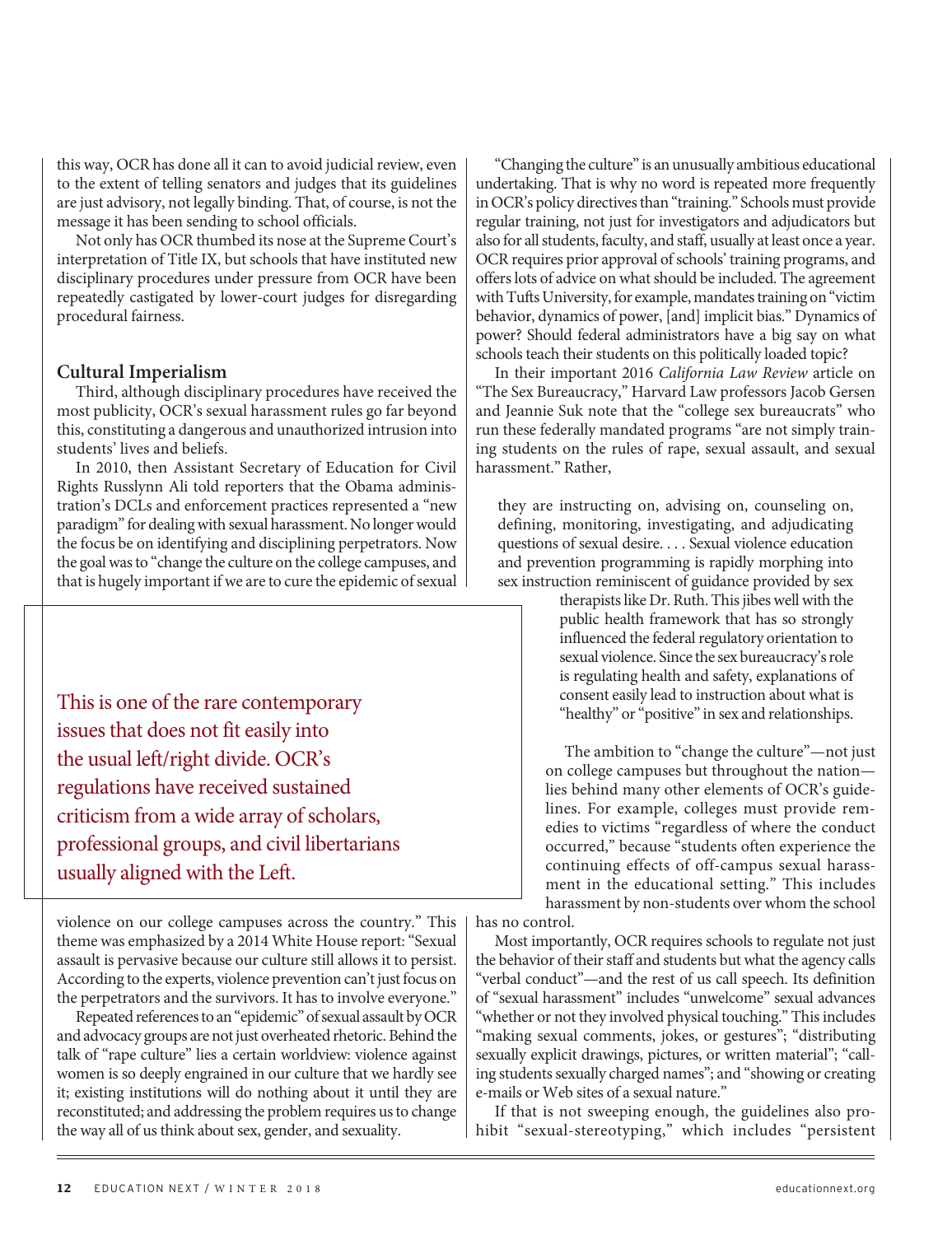# **feature** TITLE IX MELNICK



disparagement of a person based on a perceived lack of stereotypical masculinity or femininity." To violate Title IX, harassment "does not have to include intent to harm, be directed at a specific target, or involve repeated incidents."

Under pressure from OCR and student activists, many schools have extended their definition of "sexual harassment" to prohibit even more forms of speech. Harvard prohibits "sexually suggestive innuendoes" and even "commenting about . . . an individual's body." Marshall University defines harassment as any expression that causes "mental harm, injury, fear, stigma, disgrace, degradation, or embarrassment," while Colorado State University at Pueblo explains it as the "infliction of psychological and/or emotional . . . through any means." Some schools have expelled students for messages sent on social media, including tasteless jokes aimed at no one in particular.

OCR's regulations are hardly the only threat to freedom of speech on college campuses, but they are a significant one, and for reasons spelled out below, a source of institutional support for students and college bureaucrats eager to ban any speech they find offensive.

#### **Bureaucratizing Our Schools**

Fourth, OCR's post-2010 enforcement strategy—which can best be described as "harass and colonize"—sought to change colleges' structure and priorities in a way that will be especially difficult to undo.

OCR's break with the courts presented a serious enforcement problem: how could it induce schools to comply with its requirements now that court-based enforcement was unavailable? In 2013 and 2014, the Obama-appointed head of OCR Catherine Lhamon threatened to cut off federal funding to schools. But everyone knew this was a bluff. In Title IX's 45-year history, OCR has never terminated funding. "Going nuclear" is not only politically dangerous but exposes OCR's guidelines to judicial review—something it is desperate to avoid.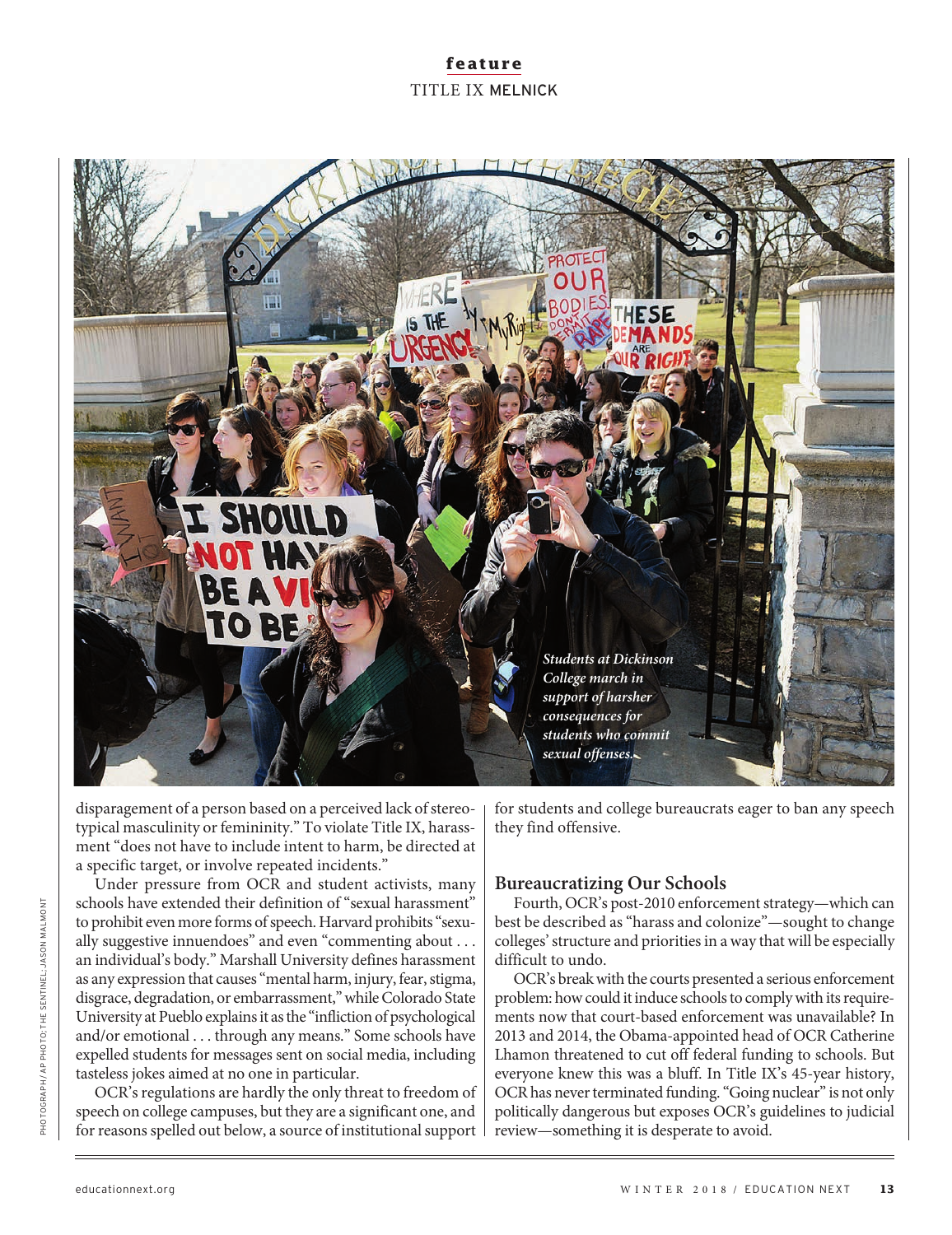OCR's decision to publicize its investigations was one part of a clever two-pronged enforcement strategy. It would pressure schools to negotiate legally binding agreements by subjecting them to investigations that would be expensive in both monetary and reputational terms. These lengthy investigations were not primarily information-gathering exercises. Rather, they were designed to bludgeon schools into submission. The process, as they say, became the punishment. Colleges face stiff competition for attracting students. Who wants to be accused of tolerating an "epidemic of sexual assault"? Most of the resulting agreements go well beyond what OCR's official guidance explicitly requires. For example, many schools have adopted the "single-investigator"



**In 2013 and 2014, the Obama-appointed head of OCR Catherine Lhamon threatened to cut off federal funding to schools. But everyone knew this was a bluff.**

model" that OCR "recommends" but does not openly demand. In addition, OCR required schools to create large Title IX offices with close ties to OCR and student activists. These offices will remain long after OCR's policy shifts.

Before 2014, OCR had refused to publicize an investigation until it had found a violation of the law and reached an agreement with the school in question. Over the next three years, it publicly announced every sexual assault investigation against a college from the outset in order to increase pressure on schools to settle.

The internal Title IX compliance offices produced in response to OCR's efforts are ambitious as well as expensive. By 2016, Harvard had 50 full-time and part-time Title IX coordinators, and Yale had 30.

Just as important, OCR turned every individual sexualassault complaint into a full-blown compliance review of the entire institution. This was expensive and time-consuming for both the targeted institution and for OCR. Of the nearly 350 investigations OCR has initiated against colleges since 2011, only 72 had been concluded by the end of August 2017 (see Figure 1). The average length of these investigations is about two years, with some dragging on for five or six.

According to a Chronicle of Higher Education report, "Longtime leaders can't recall another issue that so consumed colleges. . . . Some presidents say they've spent half their time on the issue—and serious money, limiting their ability to add another mentalhealth counselor, for example, or hold down a tuition increase." Peter Lake of Stetson University, a leading expert on Title IX compliance, describes the process in this way: "They come into your closet and say, 'Everything is in order, but we just went into your dresser and your socks aren't matching.'" He estimates that from 2011 to 2015 colleges have spent more than \$100 million to comply with Title IX sexual-harassment guidelines.

This enforcement strategy generated

criticism not just from the schools that remained under a cloud for months and even years, but also from students who often graduate before seeing any resolution of their complaints. As a lawyer for the Boston-based Victim Rights Law Center put it, although OCR's determination to "look at everything from soup to nuts" was "a great thing" overall, it "utterly fails to provide remedies to individual victims." She described OCR's response to individual complainants as, "Thanks for the complaint, we'll see you in four years while we do a compliance review."

In June, OCR ended this novel practice, returning discretion to regional officials to determine the scope of their investigations and emphasizing the importance of expeditious resolution of complaints. But hundreds of investigations remain ongoing, and schools not yet on the hook look around and think (in the words of one Title IX officer with whom I spoke), "there but for the grace of God go I."

The internal Title IX compliance offices produced by this process are ambitious as well as expensive. Since 2013, Swarthmore, a college with only 1,500 students, has appointed four new Title IX deputy coordinators and a Title IX Fellow, plus a "violence prevention educator and advocate" and sexual misconduct investigator in the college police

department. By 2016, Harvard had 50 full-time and part-time Title IX coordinators, and Yale had 30. The University of North Carolina now has seven full-time Title IX compliance officers. This is a good example of how expansion of government regulation increases the number and influence of academic administrators—an institutional shift of great significance for higher education.

These offices do not limit themselves to responding to